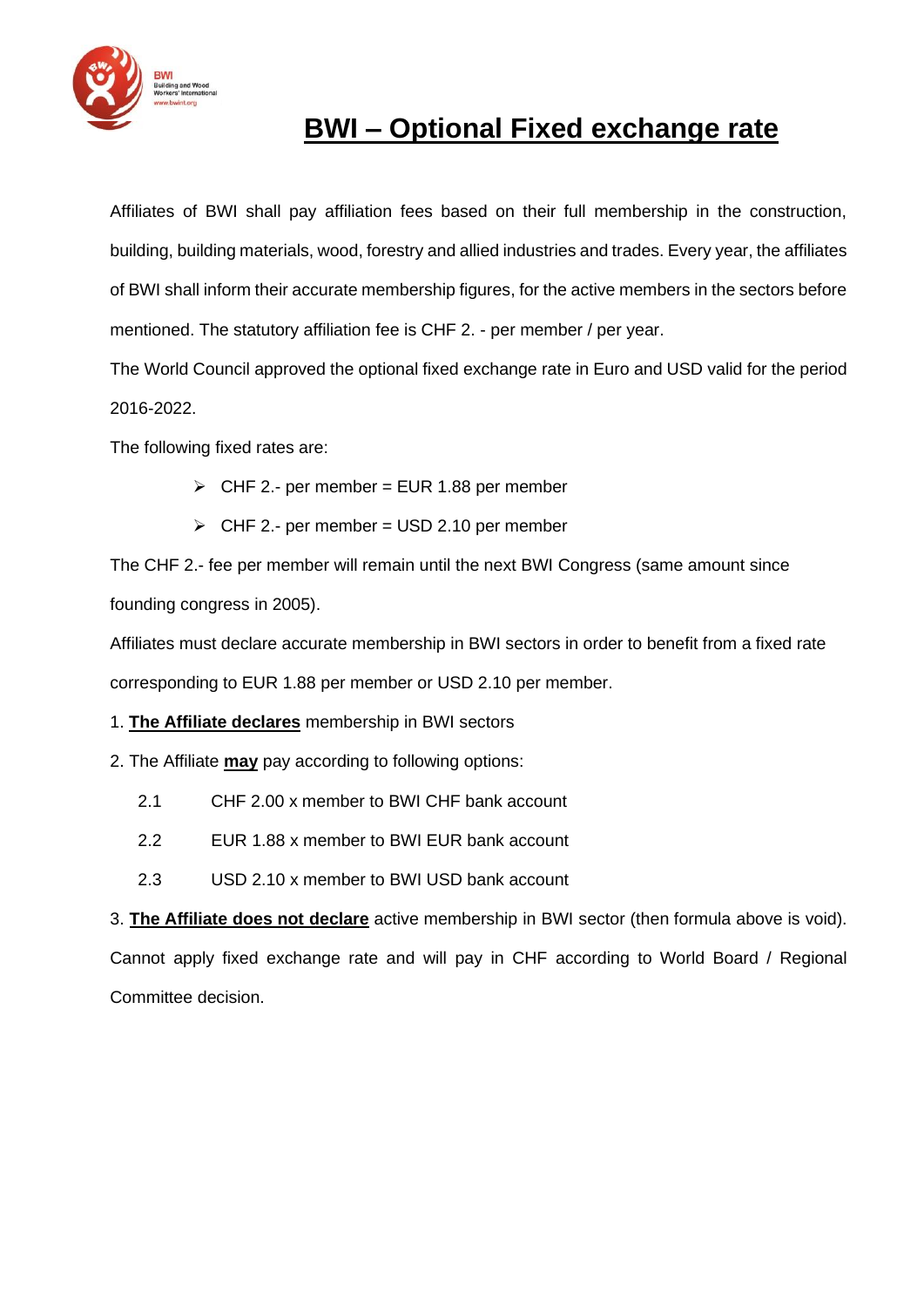

# **BWI Statutes: Affiliation Fees Guidelines – Annex**

Every year, the affiliates of BWI shall inform their accurate full membership figures in BWI's sectors (statutes, full list in annex 2). The statutory affiliation fee is CHF 2.- per member / per year.

If an affiliate is unable to pay the statutory affiliation fees for all its members for a valid reason, a reference can be found in the statutes, article 8.4 which states: "The World Board may grant reductions in affiliation fees based on recommendations by the Regional Committees in exceptional cases for a limited period of time according to the BWI affiliation fee guidelines".

Voting rights are reduced proportionately. Voting rights will be reduced according to the percentage of reduced payment. Granted reductions will be according to the following and table and countries classifications below:

## **REDUCTION TABLE:**

| <b>SCALE</b>                     | <b>FULL</b>      | <b>REDUCTION'S BRACKETS</b> |                                     |               |               | <b>EXEMPTION</b>     |
|----------------------------------|------------------|-----------------------------|-------------------------------------|---------------|---------------|----------------------|
| <b>Classification</b>            | <b>Statutory</b> | <b>Band 1</b>               | <b>Band 2</b>                       | <b>Band 3</b> | <b>Band 4</b> | <b>Extraordinary</b> |
| % maximum reduction              | 0%               | 25%                         | 75%                                 | 90%           | 95%           | 100%                 |
| <b>CHF maximum</b><br>reduction  | 0.00             | 0.50                        | 1.50                                | 1.80          | 1.90          | 2.00                 |
| <b>Bracket CHF per</b><br>member | 2.00             |                             | $2.00>1.50$ 2.00 > 0.50 2.00 > 0.20 |               | 2.00 > 0.10   | 0.00                 |

## **Countries classification according the GNI PPP- Gross National Income per capita Purchasing Power Parity (World Bank Atlas Method. Data 2019)**

GNI per capita is the gross national income, converted to USD using the World Bank Atlas method, divided by the midyear population. GNI, calculated in national currency, is usually converted to USD at official exchange rates for comparisons across economies. To smooth fluctuations in prices and exchange rates, a special Atlas method of conversion is used by the World Bank. This applies a conversion factor that averages the exchange rate for a given year and the two preceding years, adjusted for differences in rates of inflation between the country.

**GNI per capita based on purchasing power parity (PPP)**. PPP GNI is gross national income (GNI) converted to international dollars using purchasing power parity rates. An international dollar has the same purchasing power over GNI as a USD has in the United States.

Source for data:

<https://data.worldbank.org/indicator>

When some data is missing at Worldbank, the other source used is:

<https://www.cia.gov/the-world-factbook/>